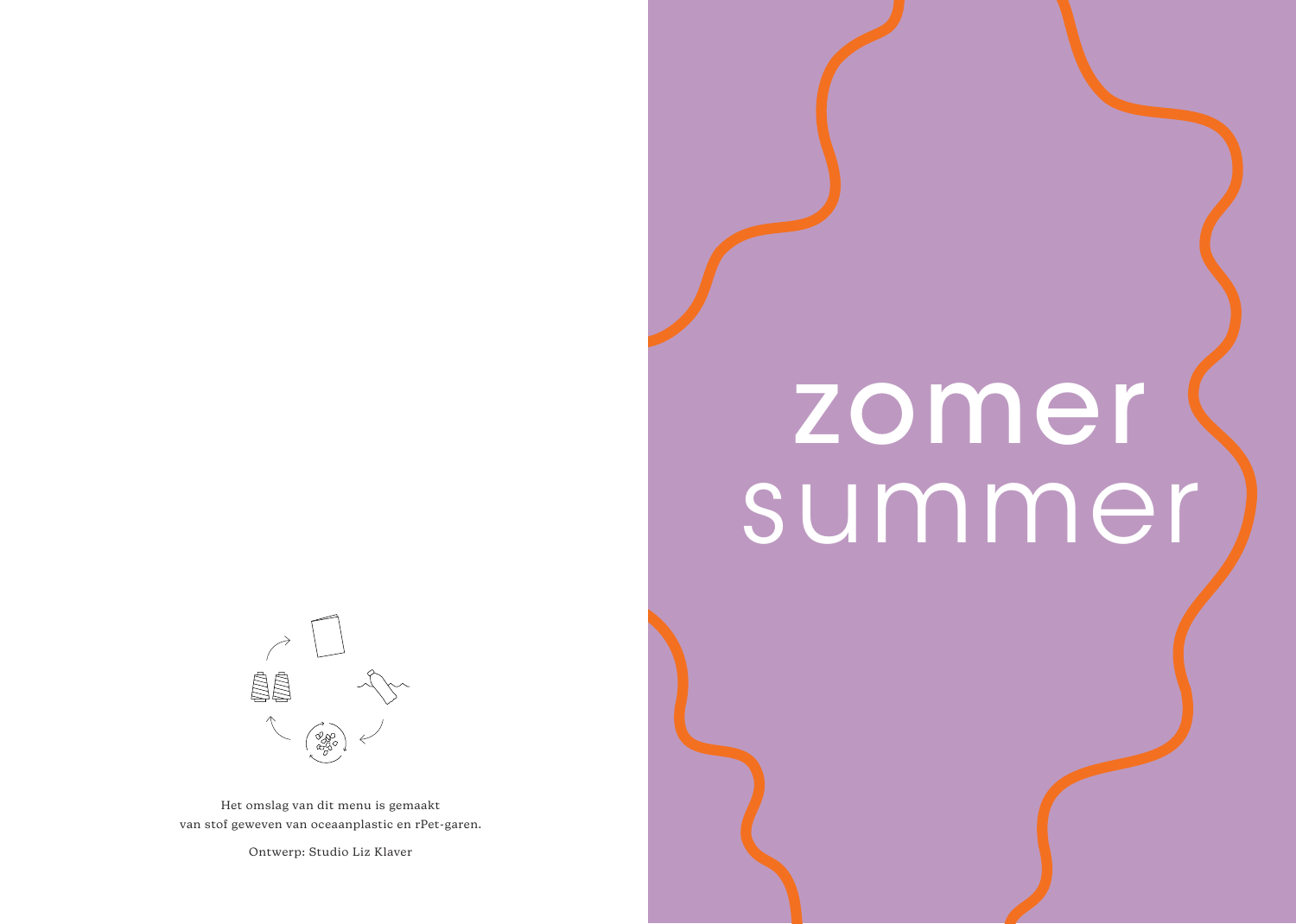## Zomeravonden

We vieren de zomer met de Hortus Zomeravonden: elke donderdag en zondag zijn de tuin en het Oranjerie-café geopend tot 21:00. Geniet van het terras en de tuin. Of neem deel aan onze activteiten; yogasessies, concerten of Hortus Talks.

We celebrate summer with the Hortus Summer Evenings: every Thursday and Sunday the garden and the Orangery-café are open until 21:00. Enjoy the terrace and the garden. Or join our activities: yoga sessions, concerts or Hortus Talks.

-

dehortus.nl/programma

De Hortus barst van het zomers groen. De rijkdom van de natuur vind je terug op je bord. In ons menu werken we uitsluitend met verse, duurzame ingrediënten. Sommigen zie je terug in de tuin: in de vlinderkas kun je koffie, cacao, avocado en gember vinden.

The Hortus bursts with luscious green. You can find the richness of nature on your plate. In our menu we only work with fresh, ecological ingredients. You can even find some of them in our garden: in the butterfly greenhouse you can find coffee, cacao, avocado and ginger.

hortus.nl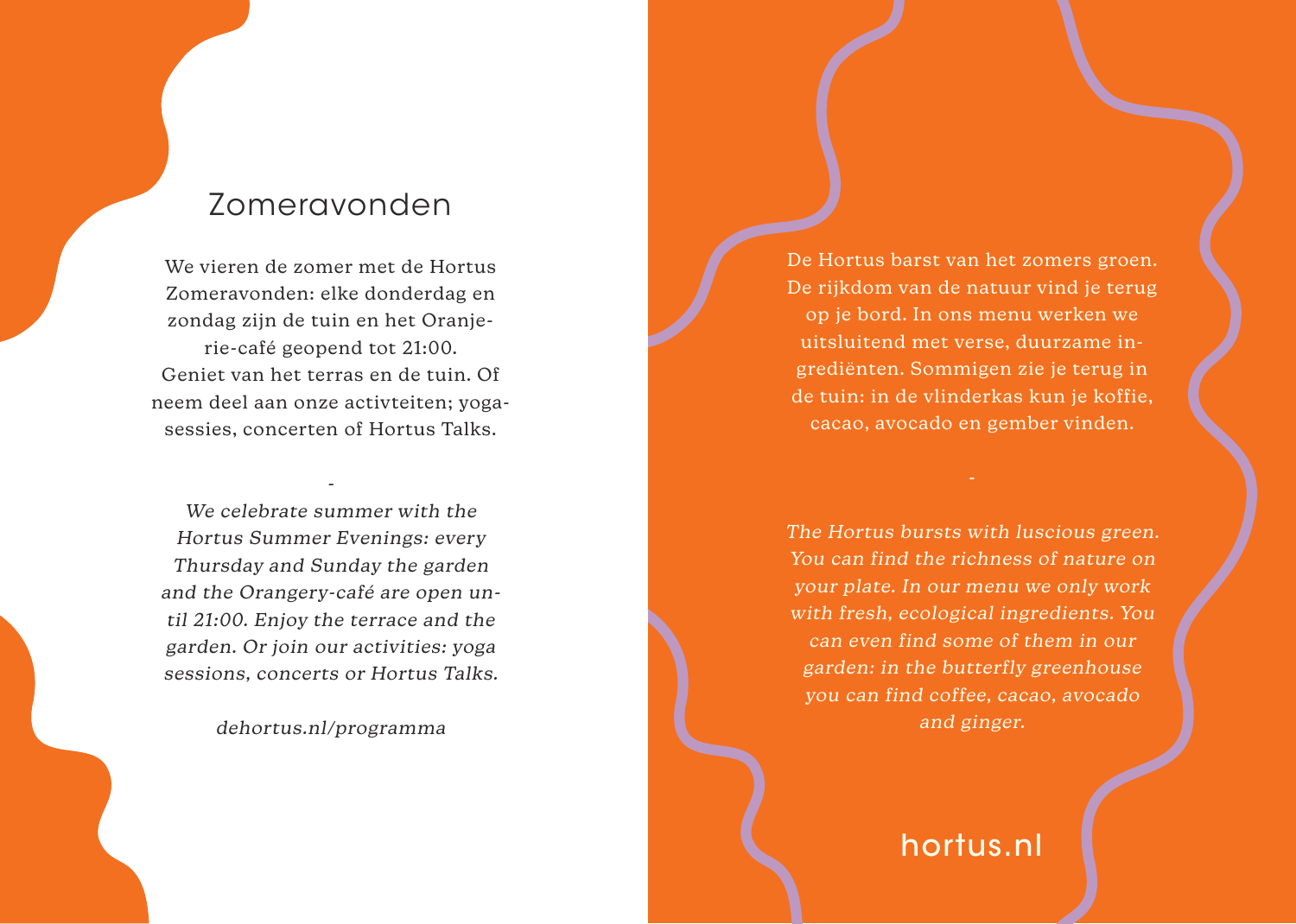#### wijnen wines

biologisch - ecological

glas - fles

|                                                                                     | glass - bottle |  |
|-------------------------------------------------------------------------------------|----------------|--|
| wit white - ziobaffa pinot grigio                                                   | $5,50 - 32,00$ |  |
| Italië – fris en fruitig met zoete aroma's van appel en peer                        |                |  |
| Italy – fresh and fruity with tree fruit notes like apple and pear                  |                |  |
|                                                                                     |                |  |
| wit white - pievalta verdicchio                                                     | $6,00 - 35,00$ |  |
| Italië – frisse, goudgele wijn met hints van meidoorn en brem                       |                |  |
| Italy - fresh straw yellow wine with floral aromas of hawthorn and broom            |                |  |
|                                                                                     |                |  |
| rosé rose - coste meliac                                                            | $5.50 - 32.00$ |  |
| Frankrijk - fruitige wijn uit de Midi met aroma's van braam en framboos             |                |  |
| France – fruity rosé wine from the Midi with aromas of blackberry and raspberry     |                |  |
| rood red - coste meliac merlot                                                      | $5.50 - 32.00$ |  |
| Frankrijk - granaatrode wijn met rood fruit aroma's, zoals zwarte bes en framboos   |                |  |
| France - garnet red wine with red fruit aromas like blueberry and raspberry         |                |  |
|                                                                                     |                |  |
| rood red - crudo cabernet sauvignon nero d'avola                                    | $6,00 - 35,00$ |  |
| Italië - aroma's van zwarte bessen, kersen, pruimen tot noten en drop               |                |  |
| Italy - aroma range from blueberry, cherry, and prune, to nuts and liquorice        |                |  |
|                                                                                     |                |  |
| cava cava - codorniu ecologica brut                                                 | $8.50 - 32.00$ |  |
| Spanje - bubbel van het druivenras macabeo, met tonen van wit fruit en zachte zuren |                |  |

Spain – bubbels of the grape variety macabeo, with white fruit notes and a soft acidity

#### Water uit de kraan

Nederland heeft hartstikke goed leidingwater. Daarom filteren en koelen wij dit water met onze EcoTap (en als je wilt geven we je bubbels). Dat scheelt (plastic) flessen en transport.

Daarnaast helpt EcoTap in de voorziening van schoon drinkwater bij opvang- en weeshuizen in Kenia.

-

Tap water in the Netherlands is of good quality. So we filter and cool this water for you through our EcoTap (and if you want, we make you bubbles). This saves (plastic) bottles and transportation.

In addition, the EcoTap organization helps to provide clean drinking water to shelters and orphanages in Kenya.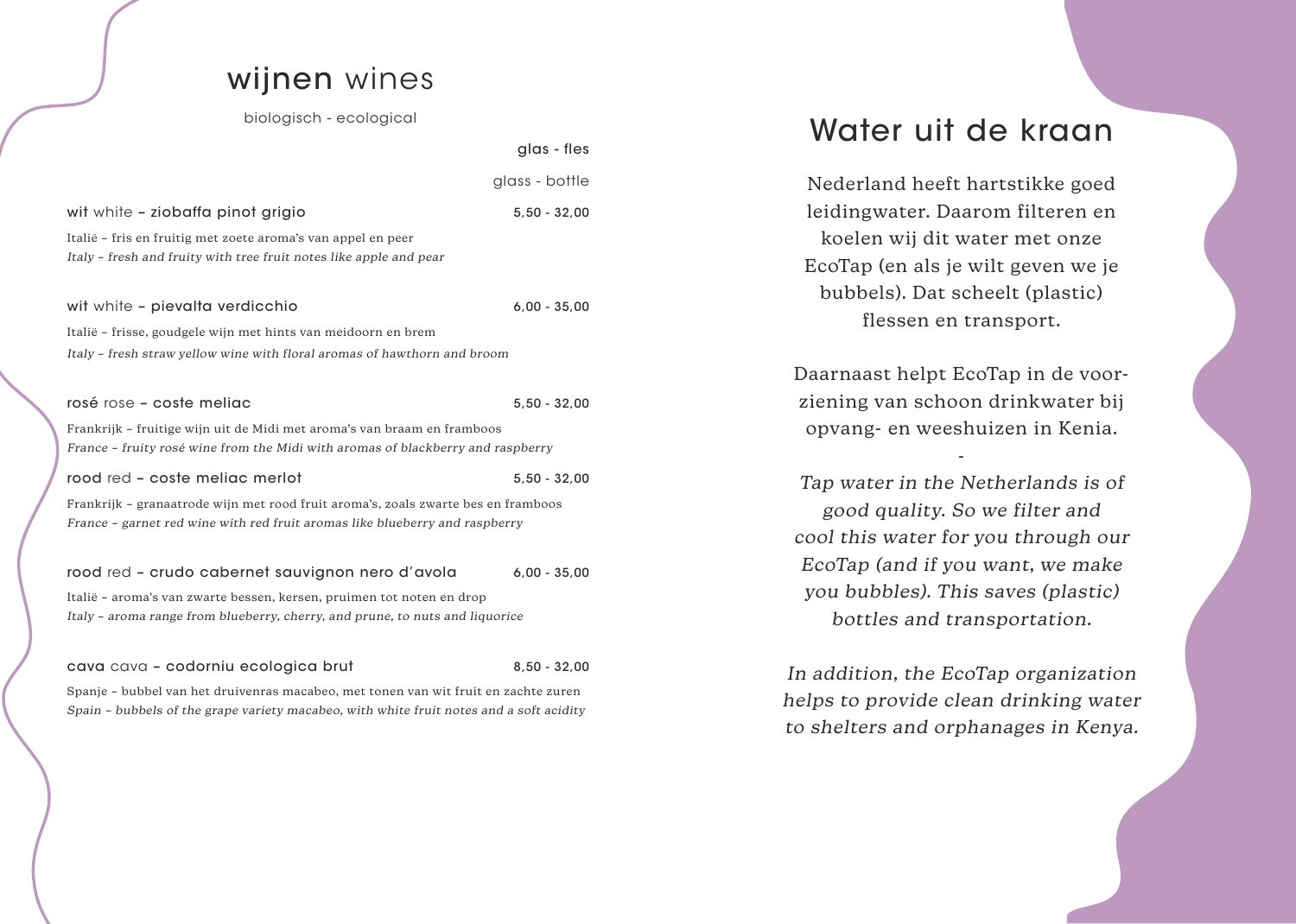#### ontbijt breakfast lunch lunch

| hortus granola hortus granola                                                                                                              | 7,50  |
|--------------------------------------------------------------------------------------------------------------------------------------------|-------|
| met yoghurt, fruit                                                                                                                         |       |
| with yogurt and fruit                                                                                                                      |       |
| wentelteefjes french toast                                                                                                                 | 8,50  |
|                                                                                                                                            |       |
| van suikerbrood en vanille-ijs en fruit                                                                                                    |       |
| with vanilla ice cream and fruit                                                                                                           |       |
| kinder lunch kids lunch                                                                                                                    | 4,00  |
| boterham met appel-perenstroop                                                                                                             |       |
| slice of bread with apple-pear-butter                                                                                                      |       |
|                                                                                                                                            |       |
| avocado toast avocado toast                                                                                                                | 11,00 |
| met een gepocheerd ei, chili-limoenmayonaise en erwtenkiemen                                                                               |       |
| with a poached egg, lime-chili mayo and pea sprouts                                                                                        |       |
| $cilbir$ $cilbir$                                                                                                                          | 13,50 |
|                                                                                                                                            |       |
| twee gepocheerde eitjes op zijn Turks, met knoflookyoghurt en Turkse peper                                                                 |       |
| in gesmolten boter, geserveerd met gegrilde aubergine, paprika en pitabroodjes                                                             |       |
| two Turkish style poached eggs, with garlic yogurt, chill pepper in melted butter,<br>served with roasted egg plant, pepper and pita bread |       |
|                                                                                                                                            |       |
| verse kruidenkaas fresh cheese ●                                                                                                           | 8,50  |
| met gemengde tomaten op zuurdesem brood                                                                                                    |       |
| with herbs and mixed tomatoes on sourdough bread                                                                                           |       |
|                                                                                                                                            |       |
| paprika & vegan feta crème pepper & vegan feta spread                                                                                      | 8,50  |
| met artisjok en zwarte olijf op zuurdesem brood                                                                                            |       |

with artichoke and black olives on sourdough bread

## bieren beers

|      | gulpener tapbier gulpener draft beer 0,25 cl - 0,5 cl               | $3,60 - 5,90$ |
|------|---------------------------------------------------------------------|---------------|
| 7,50 | wisseltap seasonal draft beer 0,25 cl - 0,5 cl                      | $4,80 - 8,80$ |
|      | <b>brouwerij</b> 't ij IJ IJ wit, Zatte, Natte, IPA, Vrijwit (0,5%) | 5,50          |
|      | duvel blond duvel blond beer                                        | 5,50          |
| 8,50 | duvel 6.66%                                                         | 5,50          |
|      | radler 0.0 alcohol free beer 0%                                     | 4,00          |
|      | warsteiner alcoholvrij (0,5%) alcohol low 0,5%                      | 4,00          |

## cocktails

| aperol spritz                                                                                          | 8,50 |
|--------------------------------------------------------------------------------------------------------|------|
| aperol, prosecco, bruiswater, sinaasappel<br>aperol, prosecco, sparkling water, orange                 |      |
| botanical spritz                                                                                       | 8,50 |
| Willem's Wermoed Dry, tonic, citroen, tijm.<br>Willem's Wermoed Dry, tonic, lemon, tyme                |      |
| ginger mama                                                                                            | 9,50 |
| Willem's Wermoed Original, gin, gemberbier, limoen<br>Willem's Wermoed Original, gin, gingerbeer, lime |      |
| dark 'n' stormy                                                                                        | 9,50 |
| Donkere rum, gemberbier, limoen<br>dark rum, gingerbeer, lime                                          |      |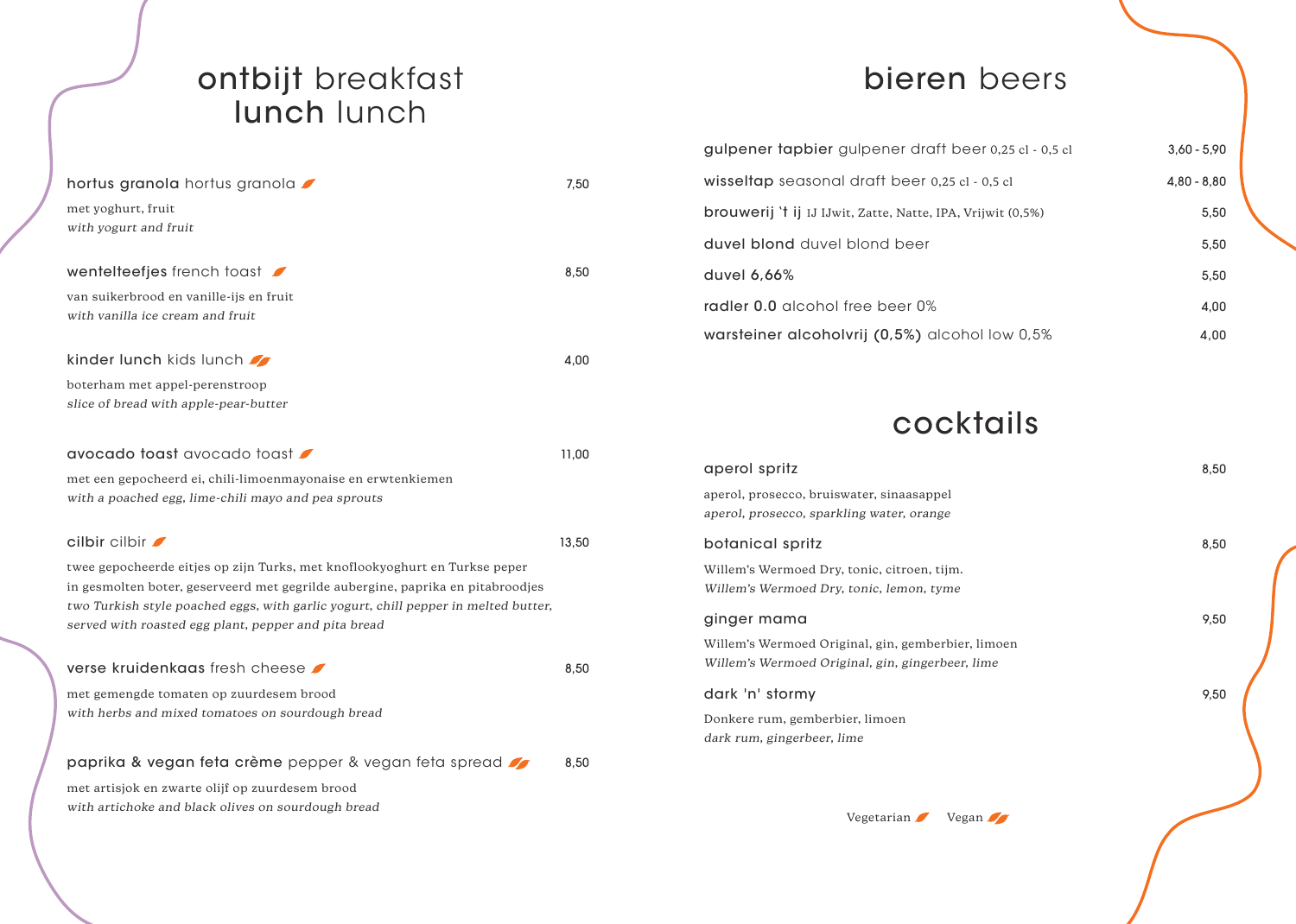# koude dranken cold drinks

| ecotap water ecotap water 0,25 cl - 0,70 cl                       | $2,25 - 4,00$ | met een salsa van walnoot, dadel en bleekselderij op zuurdesembrood                                                                   |       |
|-------------------------------------------------------------------|---------------|---------------------------------------------------------------------------------------------------------------------------------------|-------|
| bruisend of plat                                                  |               | with a walnut, date and celery salsa on sourdough bread                                                                               |       |
| sparkling or still                                                |               | geroosterde kippendijen roasted chicken                                                                                               | 9,50  |
| ijskoffie ice coffee met melk, with milk +0,50                    | 4,00          |                                                                                                                                       |       |
|                                                                   |               | en venkel met dragonmayonaise op zuurdesembrood                                                                                       |       |
| ijsthee fresh tea fairtrade                                       | 3,90          | and fennel with tarragon mayonaise on sourdough bread                                                                                 |       |
| Chari Tea green: honing en gember, honey and ginger               |               |                                                                                                                                       |       |
| Chari Tea red: rooibos en passievrucht, rooibos and passion fruit |               | gerookte makreel smoked mackerel                                                                                                      | 9,50  |
| Chari Tea black: citroen, lemon                                   |               | met chipotlemayonaise en een mais-komkommer salade op zuurdesembrood                                                                  |       |
|                                                                   |               | with chipotle mayo and a salad of cucumber and corn on sourdough bread                                                                |       |
| schulp sappen juices                                              | 3,50          |                                                                                                                                       |       |
| appel / peer / tomaat / appel & cranberry                         |               | salade van bittere slasoorten salad of bitter lettuce                                                                                 | 13,50 |
| apple / pear / tomato / apple & cranberry                         |               | met perzik, Utrechtse blauwschimmel kaas, pecannoten en croutons                                                                      |       |
| agropošta limonade lemonade                                       | 3,00          | with peach, Dutch blue cheese, caramelized pecan nuts and croutons                                                                    |       |
| lavendel / framboos / citroen                                     |               |                                                                                                                                       |       |
| lavender / raspberry / lemon                                      |               | salade geroosterde courgette salad roasted zucchini                                                                                   | 13,50 |
| fritz frisdrank fritz soft drink                                  | 3,60          | met olijven, tomaat, vegan feta, kappertjes en pijnboompitten                                                                         |       |
| cola / cola light / rabarber / sinaasappel                        |               | with olives, tomatoes, vegan feta, capers end pine nuts                                                                               |       |
| cola / cola light / rhubarb / orange                              |               |                                                                                                                                       |       |
| naturfisk                                                         | 4,00          | soep van de dag soup of the day                                                                                                       | 7.50  |
| gemberbier / tonic vlierbloesem / bitterlemon                     |               | met brood, with bread                                                                                                                 |       |
| gingerbeer / tonic elderflower / bitterlemon                      |               |                                                                                                                                       |       |
|                                                                   |               | hartige taart van het moment savoury pie                                                                                              | 11,50 |
| verse jus d'orange fresh orange juice 200 ml - 300 ml             | $3,60 - 4,30$ | met salade, with salad                                                                                                                |       |
| huisgemaakte smoothie homemade smoothie                           | 4,80          |                                                                                                                                       |       |
| chocolade melk chocolate milk (tony chocolonely's)                | 3,60          | gerecht van de dag dish of the day                                                                                                    |       |
| melk milk                                                         | 2,50          | Vraag ons personeel of kijk op de borden voor specialiteiten van de dag.<br>Ask our staff or look at the chalkboard for our specials. |       |

hollandse geitenkaas dutch goat cheese **9**,50